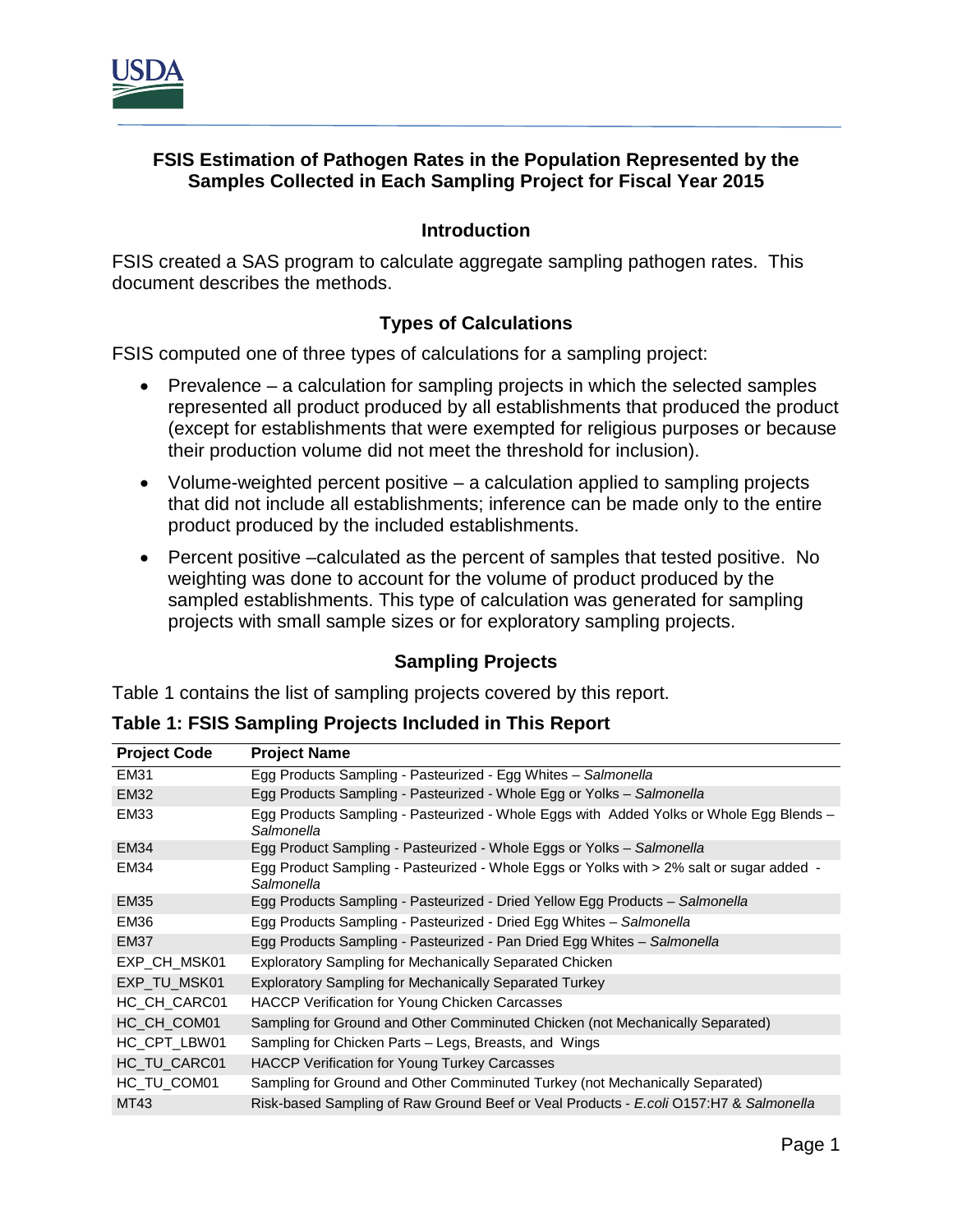

| <b>Project Code</b> | <b>Project Name</b>                                                         |
|---------------------|-----------------------------------------------------------------------------|
| MT54                | Sampling of Raw Ground Beef or Beef Patty Components (other than trim)      |
| MT55                | Sampling of Bench Trim for further use in ANY raw, non-intact beef products |
| MT60                | Sampling of Beef Manufacturing Trimmings                                    |
| <b>MT64</b>         | Sampling of Raw Ground Beef or Beef Patty Components (other than trim)      |
| MT65                | Sampling of Bench Trim for further use in ANY raw, non-intact beef products |
| RTEPROD_RAND        | RTEPROD Sampling - Random RTE Products                                      |
| RTEPROD RISK        | RTEPROD Sampling - Risk-based RTE Products                                  |

## **Data Extracted from FSIS Databases**

For each sampling project in Table 1, FSIS extracted all samples collected in fiscal year 2015 (October 1, 2014 to September 30, 2015) with lab result "Negative", "Positive" or "Confirmed Negative of a Previous Presumptive". FSIS restricted the samples to those with test codes for pathogens *Salmonella*, *Campylobacter*, *Listeria monocytogenes* (*Lm*), *Escherichia coli* (*E. coli*) O157:H7, or non-O157 Shiga Toxin-producing *E. coli* (non-O157 STEC).

In addition to lab sample results data, FSIS extracted the slaughtered totals for chicken and turkey carcasses (sampling projects HC\_CH\_CARC01 and HC\_TU\_CARC01) for each establishment that produced these products. These data were used to statistically weight the samples in the computation of prevalence for these two sampling projects. The slaughter totals were for the months May to September of 2015 since these sampling projects went into effect in May of 2015.

FSIS also extracted data on establishment product volume and production days from its databases. These data were used to compute statistical weights to estimate prevalence or volume-weighted percent positive for all project/pathogen pairs for which either of these two types of estimates was computed (other than chicken or turkey carcasses). As noted in the preceding paragraph, slaughtered totals were used for these two poultry products.

FSIS updates its databases regularly so sample data can change. Fiscal year 2015 data for this report were as of December 11, 2015.

#### **Statistical Methods**

FSIS used the SAS Institute Inc., Cary, North Carolina software SAS 9.4 (TS1M2) to extract the data from the PHIS and DW databases and for all computations.

#### **Data Preparation and Consolidation of Sampling Projects**

Since FSIS extracted sample data from two databases (Public Health Information System [PHIS] and Data Warehouse [DW]), FSIS prioritized inclusion of samples from PHIS as it is the contemporary FSIS database. Duplicated samples from the DW were removed. FSIS then grouped all egg projects into a single project. FSIS also combined MT54 with its replacement project MT64, and combined MT55 with its replacement project MT65.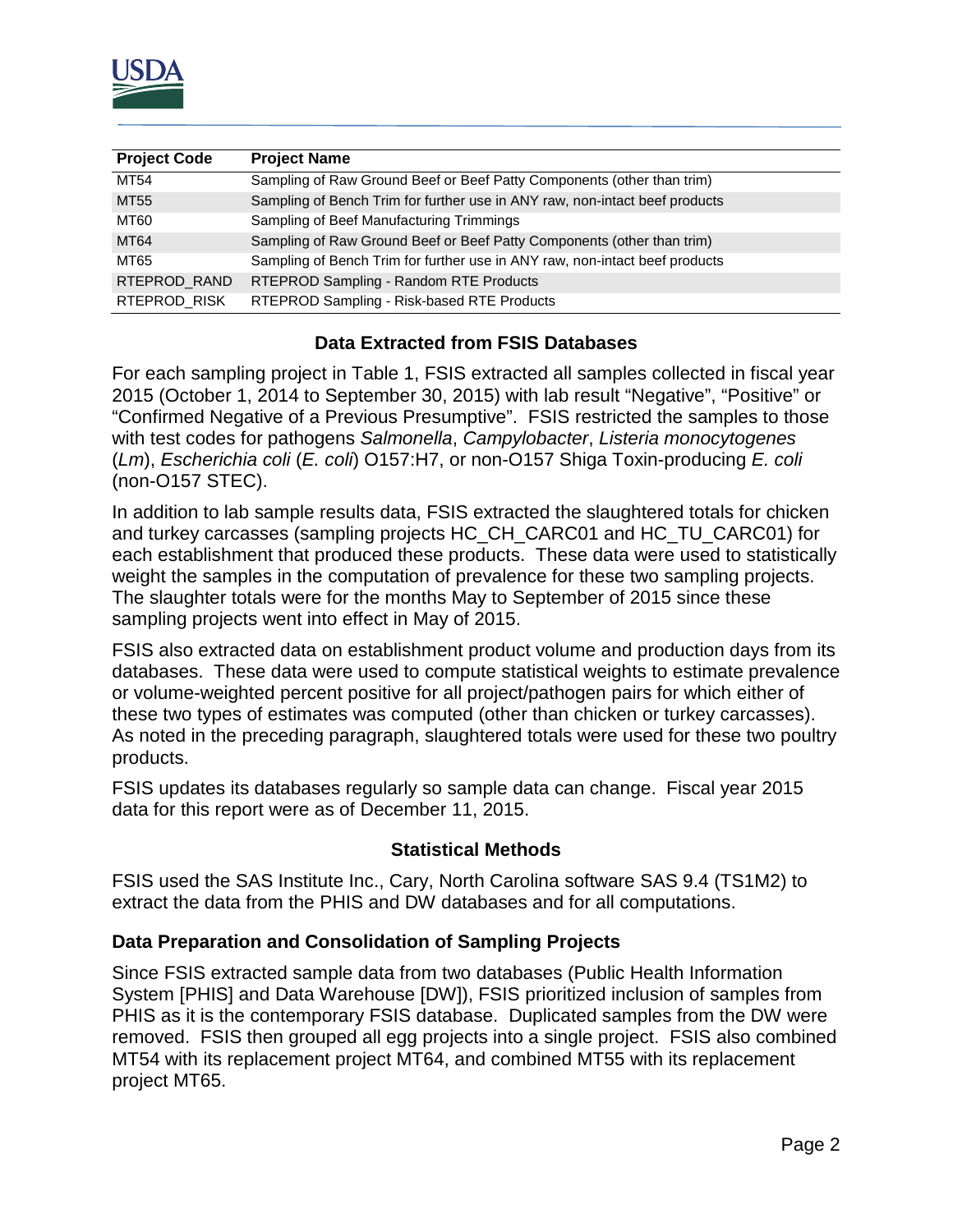

# **Computation of Sampling Weights**

Projects for which FSIS calculated prevalence or volume-weighted percent positive first required an estimate of each establishment's total product volume for the year. Each establishment's estimated annual production volume for its relevant products was calculated from the following two components from establishment product profiles in PHIS:

- 1) The average daily production volume for the relevant product groups within a given establishment. (Each product group is assigned a mean daily value of one of seven volume group ranges, as per FSIS PHIS Directive 5300.1).
- 2) The maximum number of production days in a month for the relevant products in each establishment.

The product of these two values yielded a monthly estimated volume which was then multiplied by 12 to get the estimated annual production volume. Another step followed for projects such as MT43 and MT60 where samples of a specific weight (325 grams for these two projects) were tested. The estimated annual volume was converted to the number of 325-gram units of the particular product, as 325-gram portions of the product were sampled.

As an example of the computation of the total annual volume and the statistical sampling weights, suppose an establishment's estimated mean daily volume was 50,000 pounds of ground beef subject to sampling under the MT43 project, and its maximum number of production days in a month was 20. Since 325 grams of the product was tested for each sample, FSIS computed the total number of 325-gram units of the product in the population as follows:

Total volume 
$$
\approx \frac{50,000 \text{ pounds}}{day} \times \frac{20 \text{ days}}{month} \times \frac{12 \text{ months}}{year} \times \frac{453.6 \text{ grams}}{round} \times \frac{1 \text{ sample unit}}{325 \text{ grams}} = 16748307.69 \text{ units of } 325 \text{ grams}
$$

If 50 samples were tested for the establishment in the year, each sample was assigned a statistical sampling weight of:  $16,748,307.69/50 = 334,966.15$ . No rounding was done in the programs.

FSIS computed the sampling weights for projects HC\_CH\_CARC01 and HC\_TU\_CARC01 (chicken and turkey carcasses, respectively) by dividing the slaughtered total by the number of samples for each establishment covered by these two projects. This was done separately for each of these two projects. The samples and slaughter totals for these projects were for the months May to September of 2015 as these projects went into effect in May 2015. The sampling weights for these two projects reflected the actual production volumes for the establishments.

## **Estimation of Percentages, Standard Errors (Variances) and Confidence Intervals**

All sampling units (carcasses, parts, or 325-gram portions of a product) in all establishments did not have an equal probability of selection because the volume of product varied greatly across establishments. While the selected samples for an establishment (for a given project) were equally weighted because they had an equal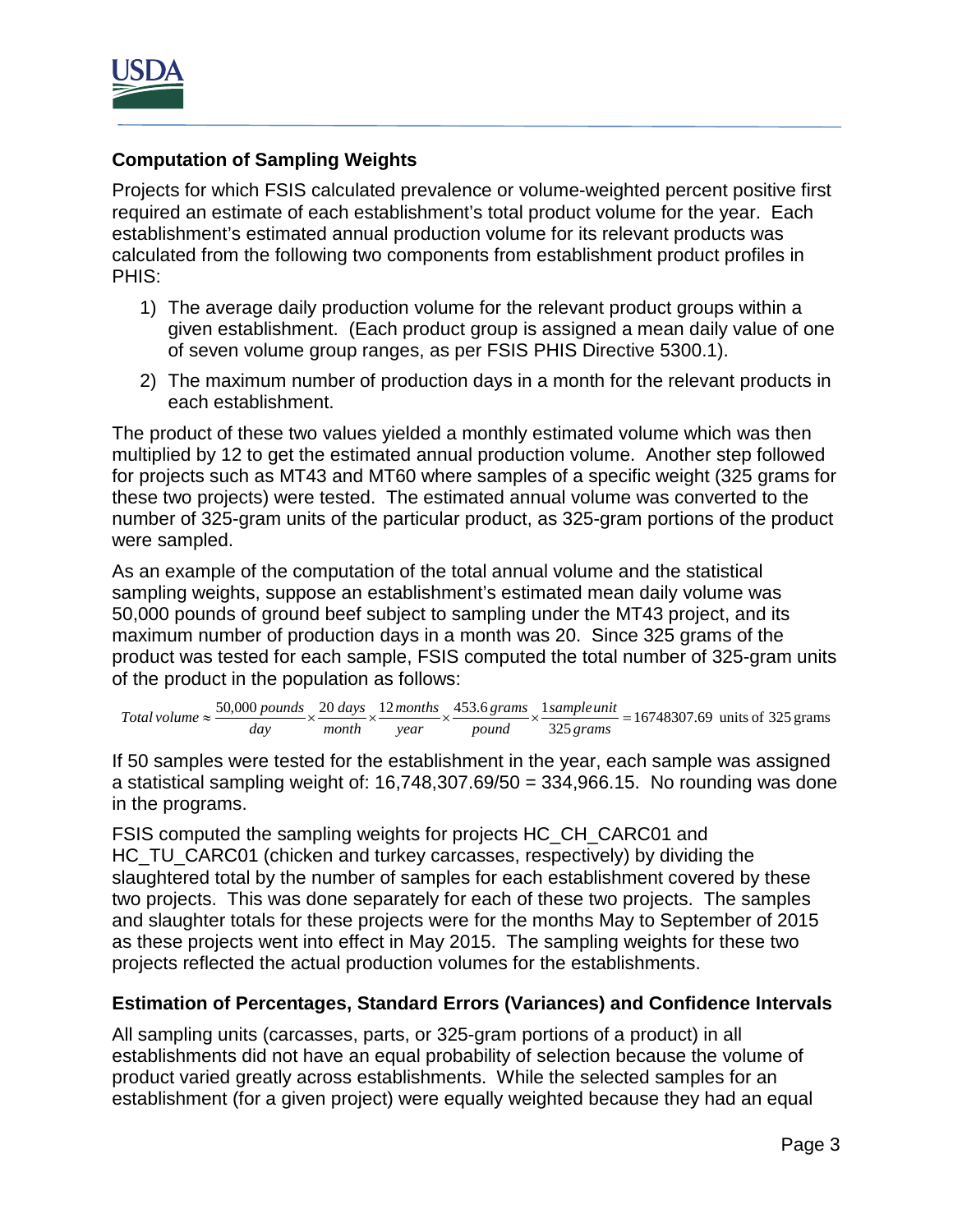

chance of selection within the establishment, the statistical weights varied across establishments. Unequal weighting of samples applied to each project for which prevalence or volume-weighted percent positive was estimated.

FSIS employed a SAS procedure designed to produce calculations and standard errors of the calculations by taking into account the complexities of the sample design. FSIS estimated the variances, hence the standard errors, of the percentages with the Jackknife, a statistical method commonly used to get estimates of standard errors for complex sample designs.

The commonly used linear confidence interval for a proportion or percent can result in a confidence limit that is not between 0 and 100 percent for estimates near 0 or 100, leading to artificial truncation of the confidence interval. Logit-transformed confidence intervals are guaranteed mathematically to be between 0 and 1 for a proportion so there is never any artificial truncation of a confidence interval; no limit would need to be adjusted because it is negative or exceeds 1 (100%).

Logit-transformed confidence intervals are obtained by first computing the confidence limits on the logit scale and then transforming them back to a proportion or percent scale. Obtaining the confidence interval on the logit scale and transforming the limits to get the confidence interval for a proportion is more accurate than the common linear interval, especially for a proportion far from one-half (Fleiss et al., p. 295). As the percent of samples that tested positive for a pathogen in FSIS sampling projects generally fell below 10 percent, FSIS decided to use logit-transformed confidence intervals for the estimated percentages.

The logit is the natural logarithm of the odds of a positive test. The odds of a positive test is the ratio of the probability of a positive test to the probability of a non-positive test. If *p* is the estimated proportion positive of a given pathogen for a particular product, the logit of *p* is defined as:

$$
\log it(p) = \ln \frac{p}{1-p} \text{ and } p = \frac{e^{\log it(p)}}{1 + e^{\log it(p)}}
$$

where e is the exponential function. Fleiss et al. (p. 295) showed that the estimated standard error of *p* is:

$$
se(p) = p(1-p)se[\log it(p)]
$$

From the last equation, it follows that the standard error of the logit of *p* is:

$$
se[logit(p)] = se(p)/(p(1-p))
$$

On page 195 of their book, Fleiss et al. provided the following formula for the limits of an approximate 100(1- $\alpha$ ) percent confidence interval for the logit of p:

$$
\log it(p) \pm z_{1-\alpha/2} se(\log it(p))
$$